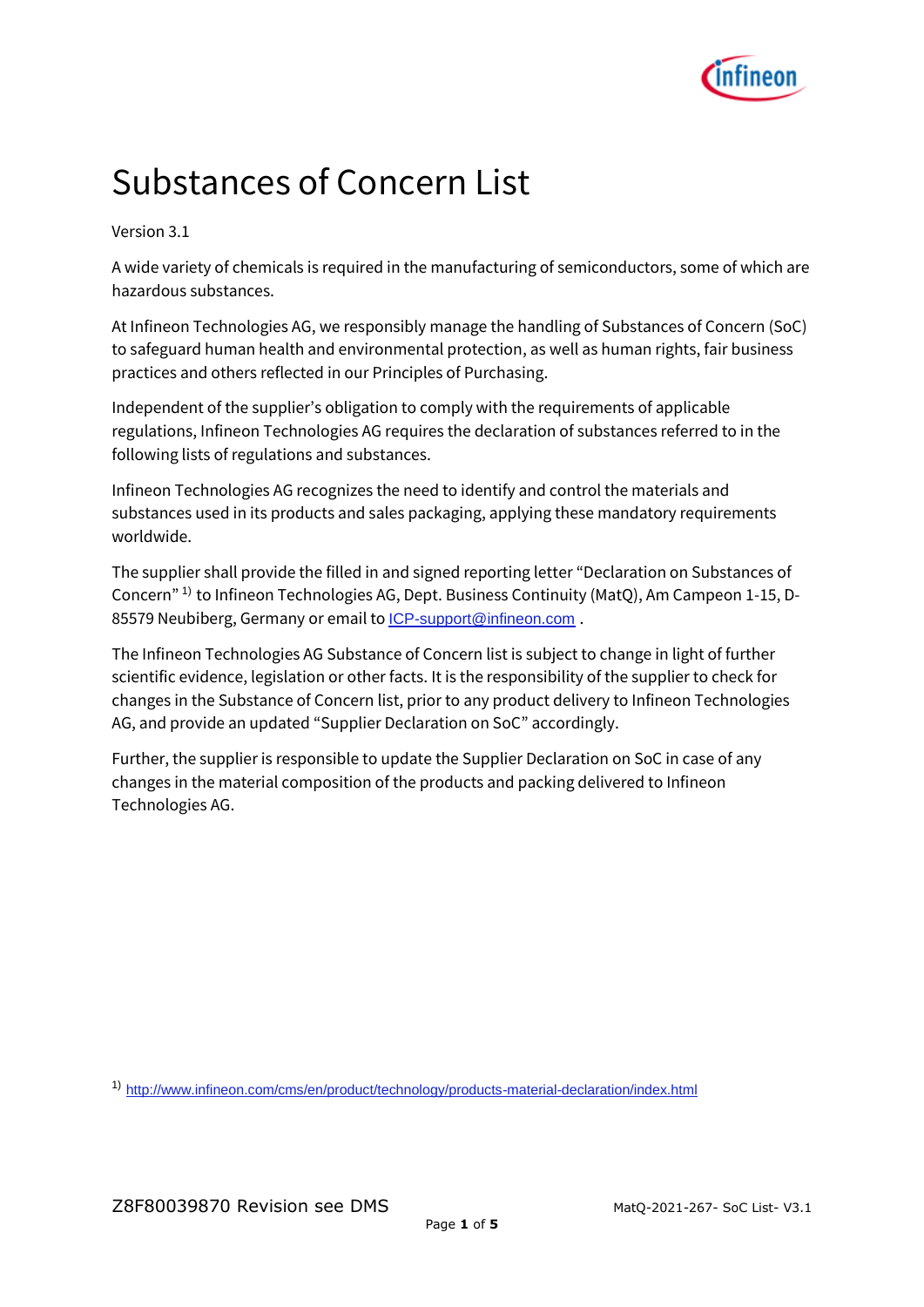

|                | These substances are regulated by Laws and standards                        |                                                                                                 |                       |               |                                                       |  |
|----------------|-----------------------------------------------------------------------------|-------------------------------------------------------------------------------------------------|-----------------------|---------------|-------------------------------------------------------|--|
|                | <b>Substances &amp; Regulations</b><br><b>Thresholds &amp; Requirements</b> |                                                                                                 |                       |               |                                                       |  |
|                | <b>Substance Groups</b>                                                     | <b>Regulations</b>                                                                              | <b>Classification</b> | <b>Reason</b> | <b>Threshold</b>                                      |  |
| $\mathbf{1}$   | REACH and its amendments                                                    | (EC) 1907/2006                                                                                  | B/R                   | <b>LR</b>     | in accordance with the regulations                    |  |
| $\overline{2}$ | <b>Restricted under REACH</b>                                               | <b>REACH Annex XVII</b>                                                                         | B/R                   | <b>LR</b>     | in accordance with the regulations                    |  |
| 3              | Authorized under REACH                                                      | <b>REACH Annex XIV</b>                                                                          | B/R                   | LR/FI         | in accordance with the regulations                    |  |
| 4              | Substance of Very High<br>Concern (SVHC) under REACH<br>(Candidate List)    | <b>REACH CSVHC</b>                                                                              | B/R                   | LR.           | in accordance with the regulations                    |  |
| 5              | RoHS (2015)                                                                 | 2015/863/EU                                                                                     | B/R                   | <b>LR</b>     | in accordance with the regulations                    |  |
| 6              | <b>Global Automotive Declarable</b><br>Substance List (GADSL)               | <b>GADSL</b>                                                                                    | B/R                   | LR/FI         | in accordance with the regulations<br>stated in GADSL |  |
| $\overline{7}$ | <b>Ozone Depleting Substances</b>                                           | (EC) 1005/2009                                                                                  | В                     | LR.           | in accordance with the regulations                    |  |
|                | (ODS)                                                                       | <b>Montreal protocol</b>                                                                        |                       |               |                                                       |  |
| 8              | Listed in the Safe Drinking<br>Water and Toxic Enforcement<br>Act of 1986   | <b>Proposition 65</b>                                                                           | B/R                   | LR/FI         | in accordance with the regulations                    |  |
| 9              | Persistent Organic Pollutants<br>(POP)                                      | 2019/1021/EU<br>EC/850/2004                                                                     | B/R                   | <b>LR</b>     | in accordance with the regulations                    |  |
|                | <b>Conflict Minerals</b>                                                    |                                                                                                 | B/R                   | <b>LR</b>     | in accordance with the regulations                    |  |
| 10             |                                                                             | 2017/821/EU<br>Dodd-Frank Wall Street<br><b>Reform and Consumer</b><br><b>Protection Act</b>    |                       |               |                                                       |  |
| 11             | <b>Greenhouse Gases</b>                                                     | EU/517/2014<br>EC/842/2006                                                                      | B                     | <b>LR</b>     | in accordance with the regulations                    |  |
| 12             | <b>Radioactive Substances</b>                                               | EU/59/2013<br><b>NRC Regulation Title 10</b><br>NRA Act No.167 of 1957                          | B/R                   | <b>LR</b>     | in accordance with the regulations                    |  |
|                | Local chemical control laws                                                 | Japan:<br><b>CSCL</b>                                                                           | B/R                   | LR/FI         |                                                       |  |
|                |                                                                             | Norway:<br>FOR-2004-06-01-922                                                                   | B/R                   | <b>LR</b>     |                                                       |  |
| 13             |                                                                             | Canada:<br><b>Prohibition of Certain Toxic</b><br><b>Substances Regulations SOR</b><br>2012/285 | B/R                   | <b>LR</b>     | in accordance with the regulations                    |  |
|                |                                                                             | German:<br>ChemVerbotV                                                                          | B/R                   | <b>LR</b>     |                                                       |  |
|                |                                                                             | USA:<br>US TSCA 40 CFR 721. 1660<br>part of<br><b>Toxic Substances Control Act</b><br>(TSCA)    | B/R                   | LR.           |                                                       |  |
| 14             | Nanoparticles                                                               | EU/2011/696<br>France; Belgium; Denmark;<br>Norway; Sweden                                      | Reportable            | <b>LR</b>     | in accordance with the regulations                    |  |
| 15             | Packaging directives                                                        | Packaging and Waste:<br>94/62/EC                                                                | R                     | <b>LR</b>     | in accordance with the regulations                    |  |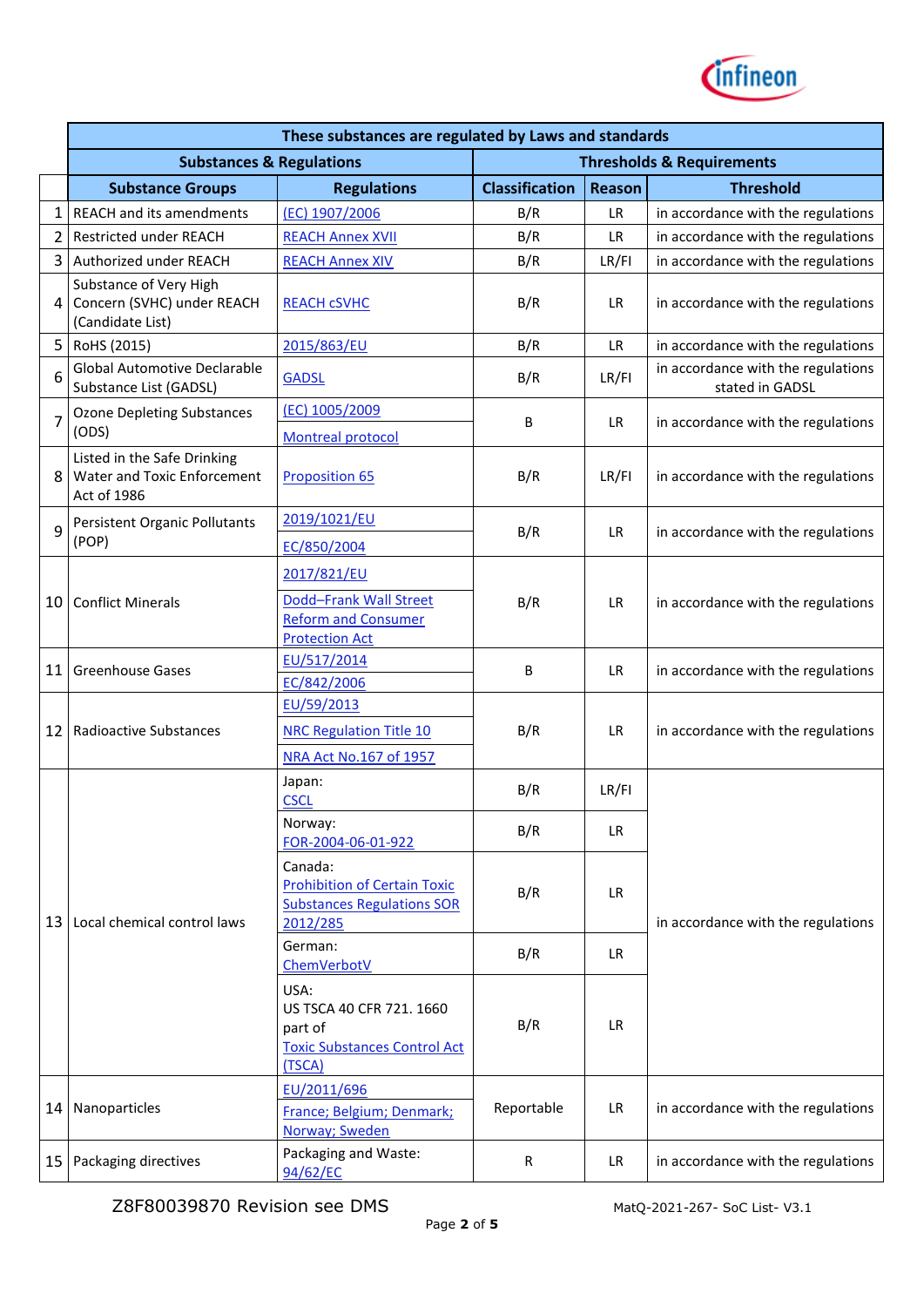

|    |                                                                                                                        | Classification, Labelling and<br>Packaging:<br>1272/2008/EC      | R   | <b>LR</b> |                                    |
|----|------------------------------------------------------------------------------------------------------------------------|------------------------------------------------------------------|-----|-----------|------------------------------------|
| 16 | <b>Biocidal products</b>                                                                                               | EU/528/2012                                                      | B/R | <b>LR</b> | in accordance with the regulations |
| 17 | Volatile Organic Compounds<br>(VOC)                                                                                    | China:<br>GB 30981-2020<br>for industrial protective<br>coatings | B/R | <b>LR</b> | in accordance with the regulations |
|    |                                                                                                                        | GB 33372-2020<br>for VOCs in adhesive                            | B/R | LR.       |                                    |
|    |                                                                                                                        | GB 38507-2020<br>for VOCs in printing ink                        | B/R | <b>LR</b> |                                    |
|    |                                                                                                                        | GB 38508-2020<br>for VOCs in cleaning agent                      | B/R | LR.       |                                    |
|    |                                                                                                                        | USA:<br><b>VOC regulations by EPA</b>                            | B/R | IR.       |                                    |
|    |                                                                                                                        | Hong Kong:<br><b>Air Pollution Control</b>                       | B/R | <b>LR</b> |                                    |
| 18 | Substances on IEC 62474<br>database                                                                                    | <b>IEC 62474</b>                                                 | B/R | LR/FI     | in accordance with the database    |
| 19 | 40 CFR Part 751 Regulation of<br>Persistent, Bioaccumulative,<br>and Toxic Chemicals Under<br><b>TSCA Section 6(h)</b> | <b>TSCA Requlations</b>                                          | B/R | <b>LR</b> | in accordance with regulations     |

| ∗ann. |
|-------|
|-------|

R = Restricted

LR = Legally Required

FI = For Information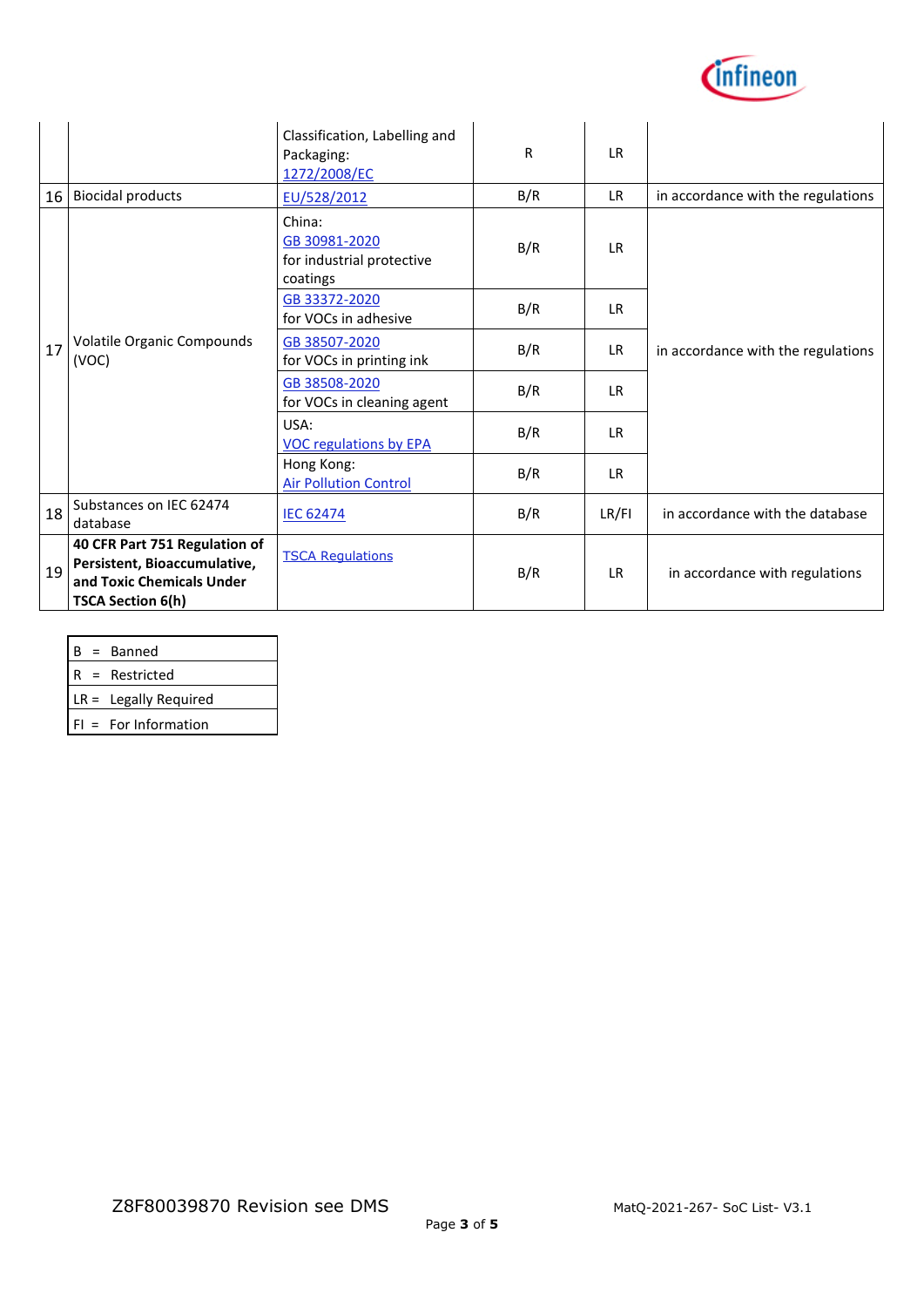

|                 | These substances are regulated by Infineon                             |                |               |                                                           |  |
|-----------------|------------------------------------------------------------------------|----------------|---------------|-----------------------------------------------------------|--|
|                 | <b>Substances</b>                                                      | <b>CAS-no.</b> | <b>Reason</b> | <b>Reporting Thresholds</b><br>(Any content greater than) |  |
| 1               | Antimony and Antimony compounds                                        | Several        | FI            | 0 ppm                                                     |  |
| 2               | Arsenic and Arsenic compounds                                          | Several        | FI            | 25 ppm                                                    |  |
| 3               | Benzidine and Benzidine based substances                               | Several        | FI            | 0 ppm                                                     |  |
| 4               | Beryllium and Beryllium compounds                                      | Several        | F1            | 0 ppm                                                     |  |
| 5               | <b>Bismuth and Bismuth compounds</b>                                   | Several        | FI            | 1000 ppm                                                  |  |
| 6               | Boron and Boron compounds                                              | Several        | FI            | 1000 ppm                                                  |  |
|                 | Brominated and Chlorinated compounds (if not                           |                |               |                                                           |  |
| 7               | specific listed)                                                       | Several        | FI            | 900 ppm                                                   |  |
| 8               | Cadmium and Cadmium compounds                                          | Several        | FI            | 2 ppm                                                     |  |
| 9               | <b>Chlorinated Paraffins (CP)</b>                                      | Several        | FI            | 0 ppm                                                     |  |
| 10              | Chromium (Cr) and its compounds                                        | Several        | F1            | $0.2$ ppm                                                 |  |
| 11              | Cyanide and Nitrile compounds                                          | Several        | FI            | 0 ppm                                                     |  |
| 12              | Diethylenetriaminepentaacetic acid (DTPA)                              | 67-43-6        | F1            | 0 ppm                                                     |  |
| 13              | Dimethyl Fumarate                                                      | 624-49-7       | F1            | 0 ppm                                                     |  |
| 14              | Disperse dyes                                                          | Several        | FI            | 1000 ppm                                                  |  |
| 15 <sup>1</sup> | Ethylenediaminetetraacetic acid (EDTA)                                 | 60-00-4        | FI            | 0 ppm                                                     |  |
|                 | Halogenated Flame Retardant (other than PBBs                           |                |               |                                                           |  |
| 16              | and PBDEs)                                                             | Several        | FI            | 0 ppm                                                     |  |
| 17              | Halogenated polycyclic aromatic hydrocarbons                           | Several        | FI            | 0 ppm                                                     |  |
| 18              | Isocyanates                                                            | Several        | FI            | 1000 ppm                                                  |  |
| 19              | Lead and Lead compounds                                                | Several        | FI            | 0 ppm                                                     |  |
|                 | Long-chain perfluorocarboxylic acid (LCPFCA) C9-                       |                | FI            |                                                           |  |
| 20              | C20 and its salts and related substances                               | Several        |               | 0 ppm                                                     |  |
| 21              | Mercury and Mercury compounds                                          | Several        | FI            | 0 ppm                                                     |  |
| 22              | Nickel and its compounds                                               | several        | FI            | 0 ppm                                                     |  |
| 23              | Perchlorates                                                           | Several        | FI            | 0 ppm                                                     |  |
|                 | Perfluorohexane sulfonic acid (PFHxS) and its                          |                | FI            |                                                           |  |
| 24 I            | salts and related substances                                           | Several        | FI.           | 0 ppm                                                     |  |
| 25 <sub>1</sub> | Perfluorohexanoic acid (PFHxA) and its salts and<br>related substances | Several        |               | 0 ppm                                                     |  |
| 26 <sup>1</sup> | Perfluorooctane sulfonates (PFOS)                                      | Several        | FI            | 0 ppm                                                     |  |
| 27              | Phenol and Phenol compounds                                            | Several        |               | 0 ppm                                                     |  |
| 28              | Phosphorus and Phosphorus compounds                                    | several        | FI            | 0 ppm                                                     |  |
| 29              | Phthalates                                                             | Several        | FI            | 0 ppm                                                     |  |
| 30              | Polybrominated Biphenyls (PBBs)                                        | Several        | FI            | 0 ppm                                                     |  |
| 31              | Polybrominated Diphenyl Ethers (PBDEs)                                 | Several        | FI.           | 0 ppm                                                     |  |
|                 | Polychlorinated Biphenyls and Terphenyls (PCBs,                        | 1336-36-3      | FI.           |                                                           |  |
| 32 <sub>1</sub> | PCT <sub>s</sub> )                                                     | 61788-33-8     |               | 0 ppm                                                     |  |
|                 | Polycyclic Aromatic Hydrocarbons (PAH); 16                             |                | FI.           |                                                           |  |
| 33 <sup>1</sup> | Isomeres                                                               | Several        |               | 0 ppm                                                     |  |
|                 | Polyvinyl Chloride (PVC) and Vinyl Chloride                            | 9002-86-2      | FI.           | 0 ppm                                                     |  |
| 34              |                                                                        | $75 - 01 - 4$  |               |                                                           |  |